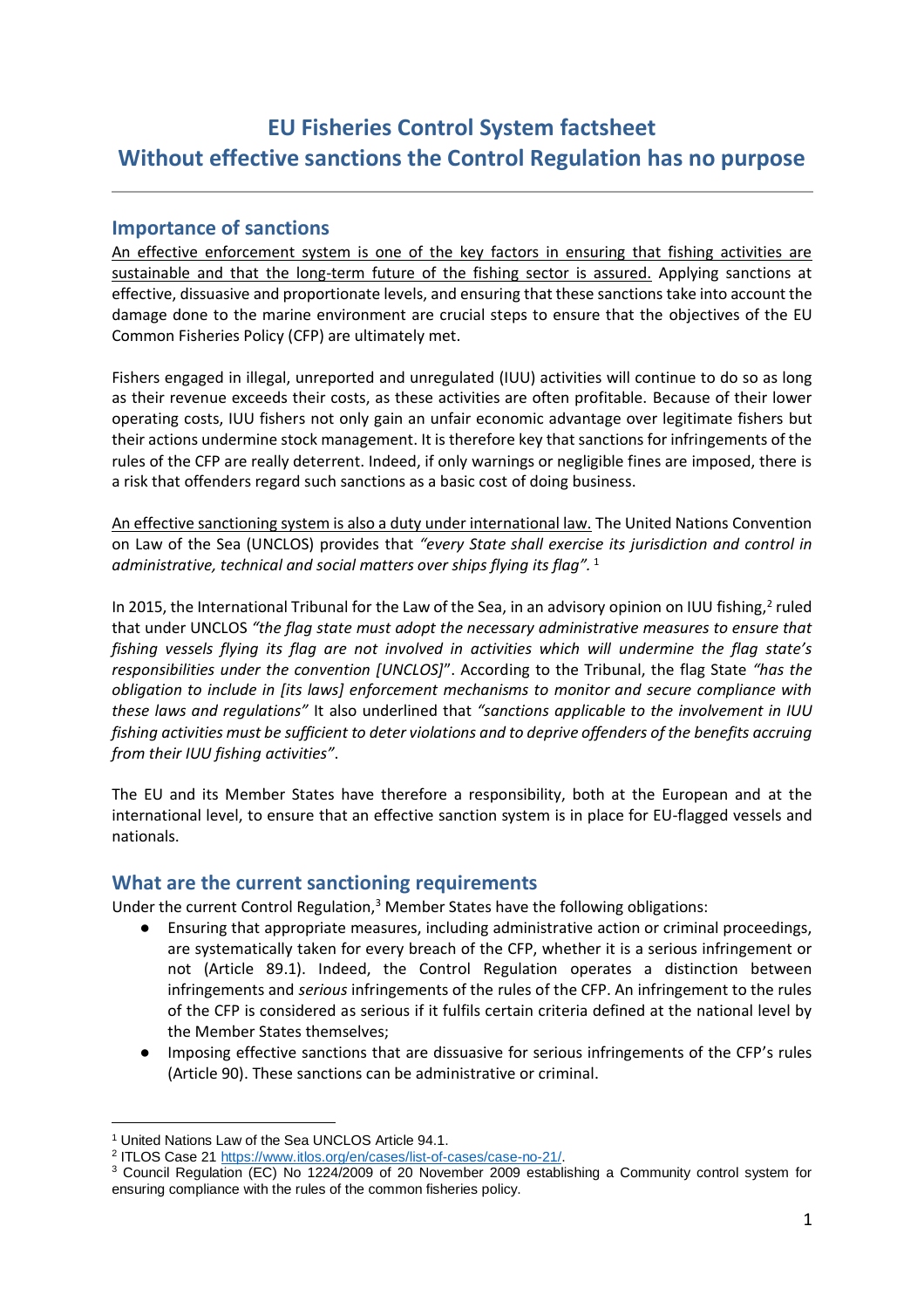- Establishing a penalty point system for licence holders and masters of fishing vessels who commit a serious infringement of the rules of the CFP (Article 92).
- Establishing a national register of infringements listing all infringements of CFP committed by vessels flying the flag of the Member State or by their nationals (Article 93).

#### **What is the problem with the current sanctioning system?**

Even though the Control Regulation has been in place since 2010, there has been a lack of implementation of its enforcement provisions. Very few Member States have issued sanctions that are truly effective, proportionate and dissuasive. Recent case studies conducted by ClientEarth on the enforcement systems of several Member States found that the number of sanctions imposed for serious infringements was low, and the level of these sanctions did not meet the criteria set in the Control Regulation.<sup>4</sup>

In 2017, the Commission itself recognised that *"enforcement, especially concerning sanctions and point system, follow up of infringements [...] are the areas that show the biggest shortcomings"*. 5 In the 2018 impact assessment that the Commission released together with the proposal for a revised Control Regulation, <sup>6</sup> it was noted that the "*current control system does not effectively promote a culture of compliance and significant loopholes have emerged in the implementation of current enforcement rule*s". The Commission recognised that in one Member State an infringement can lead to prosecution, whereas in another Member State it will not be prosecuted at all. This runs counter to the objectives of the CFP and undermines the establishment of both a culture of compliance and of a level playing field in the EU. In addition, the Commission stated that *"when sanctions do not ensure that, as a minimum, the perpetrator is deprived of economic benefits of the illegal activity, recidivism is significant, resulting in a negative impact on the environmental resources and ultimately on society"*.

The Impact Assessment found that the penalty point system introduced for serious infringements of the rules of the CFP was not fit for purpose. As Member States are using different national criteria to determine if an infringement is serious or not (and entails therefore the administration of penalty points), EU fishers are allocated different number of points for the same infringement, depending on where the infraction takes place.<sup>7</sup>

A 2017 report from the European Court of Auditors (ECA)<sup>8</sup> also noted that "*the EU did not have a sufficiently effective systems for fisheries controls in place to support the success of the CFP*".<sup>9</sup> This report also stated that the sanctions applied were not always dissuasive, that the implementation of the point system was not equal across Member States and even within the same Member State. This resulted in a lack of a level playing field for EU operators.

Similarly, the 2016 Report from the European Parliament "How to make fisheries controls in Europe uniform"<sup>10</sup> also called on Member States to ensure that sanctions were deterrent and on the European Commission to consider the development of a harmonised minimum-level penalty for serious infringements of the rules of the CFP.

l

<sup>4</sup> ClientEarth Slipping through the net: The control and enforcement of fisheries in France, Ireland, the Netherlands, Poland, Spain and the UK (England), September 2017.

<sup>5</sup> Commission Staff Working Document SWD (2017) 134 Final, p.18.

<sup>&</sup>lt;sup>6</sup> Commission Staff Working Document Impact Assessment Accompanying the document Proposal for a Regulation Of The European Parliament and of the Council Brussels, 30.5.2018 SWD(2018) 280 final

<sup>7</sup> Idem.

<sup>8</sup> European Court of Auditors (ECA) special report No 08 EU fisheries control: more efforts needed. <sup>9</sup> Idem, p. 7.

<sup>&</sup>lt;sup>10</sup> European Parliament Report 2015/2093 (INI), How to make fisheries controls in Europe uniform?